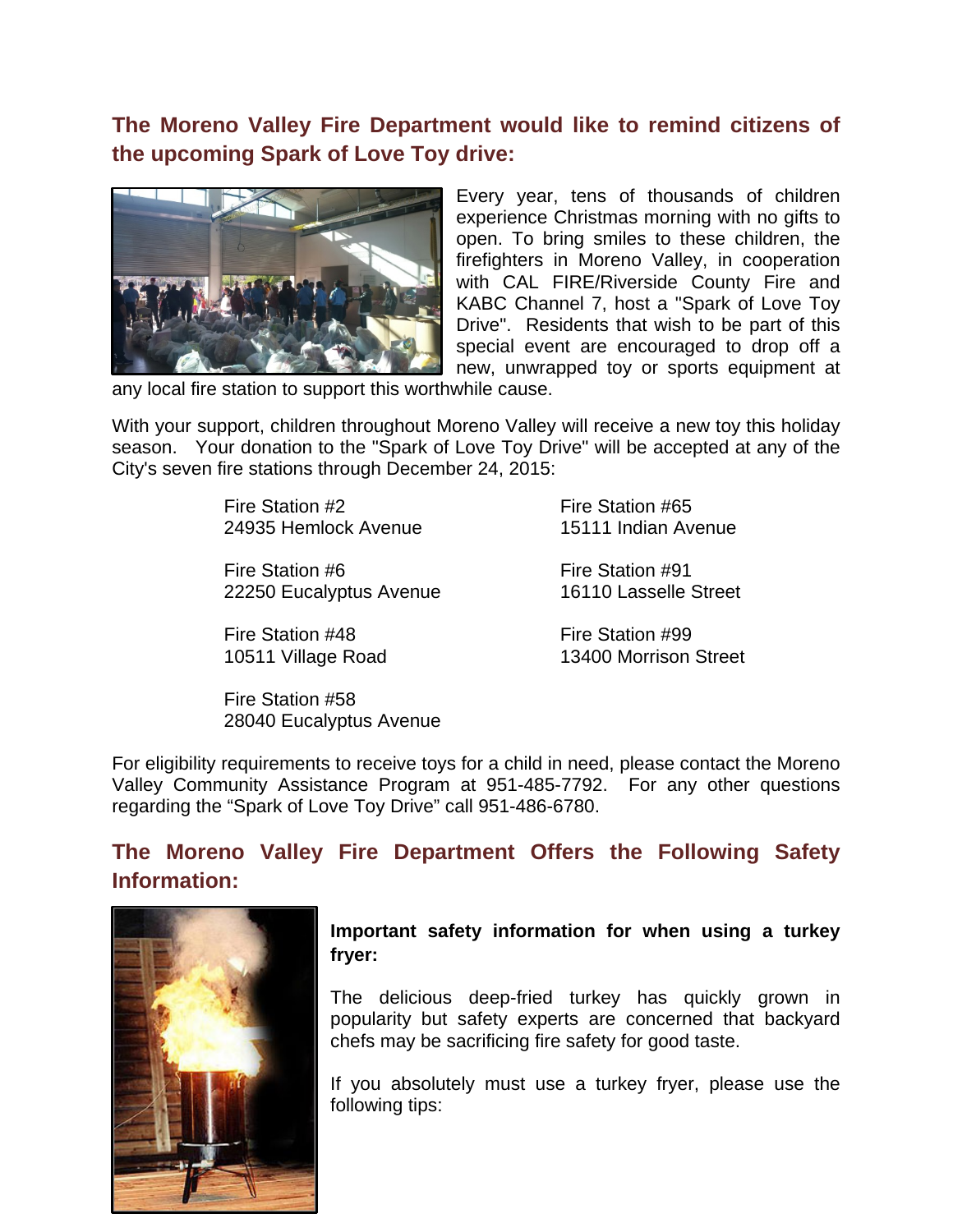- Turkey fryers should always be used outdoors a safe distance from buildings and any other flammable materials.
- Never use turkey fryers in a garage or on a wooden deck.
- Make sure the fryers are used on a flat surface to reduce accidental tipping.
- Never leave the fryer unattended. Most units do not have thermostat controls. If you do not watch the fryer carefully, the oil will continue to heat until it catches fire.
- Never let children or pets near the fryer even if it is not in use. The oil inside the cooking pot can remain dangerously hot hours after use.
- To avoid oil spillover, do not overfill the fryer.
- Use well-insulated potholders or oven mitts when touching pot or lid handles. If possible, wear safety goggles to protect your eyes from oil splatter.
- Keep an all-purpose fire extinguisher nearby. Never use water to extinguish a grease fire. If the fire is manageable, use your all-purpose fire extinguisher. If the fire increases, immediately call 9-1-1.

## **The Moreno Valley Fire Department would like to offer the following health information:**

A stroke occurs when the blood supply to part of your brain is interrupted or severely reduced, depriving brain tissue of oxygen and nutrients. The brain cells begin to die within minutes of this occurrence.

It's important to watch for signs and symptoms if you or someone else may be having a stroke. Take note of when the signs and symptoms begin; the length of time they have been present may guide the treatment decisions made by emergency personnel.



Signs and symptoms include, but are not limited to:

- Trouble speaking and confusion; slurred words and difficulty understanding speech.
- Paralysis or numbness of the:
	- $\circ$  Face one side of your mouth may droop if you try to smile.
	- o Arm
	- o Leg
- Trouble with your eyes:
	- o Blurred or blackened vision in one or both eyes, and/or seeing double.
- Headache:
	- o Sudden, severe headache, which may be accompanied by vomiting, dizziness or altered consciousness.
- Trouble with walking: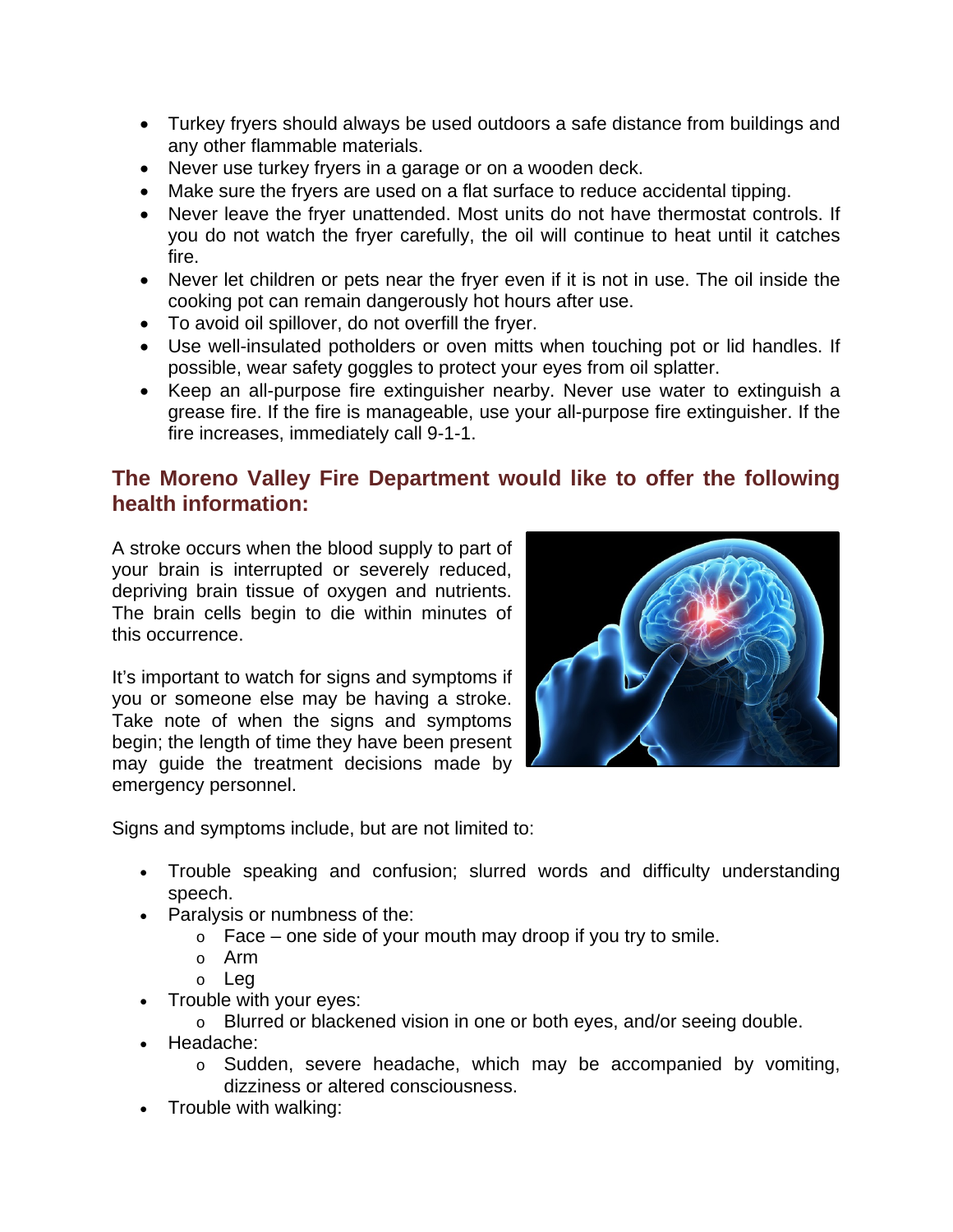o Sudden dizziness, loss of balance or loss of coordination.

If you suspect someone is having a stroke, **"BE FAST**" and do the following:

- **Balance** Is there a sudden loss of balance?
- **Eyes –** Is there sudden blurred or double vision?
- **Face** Ask the person to smile. Does one side of the face droop?
- **Arms** Ask the person to raise both arms. Does one arm drift downward? Or is do they have trouble raising one arm?
- **Speech** Ask the person to repeat a simple phrase. Is their speech slurred or strange?
- **Time** If you observe any of these signs, call 9-1-1 immediately

Steps you can take to minimize your risk of a stroke include knowing your stroke risk factors, following your doctor's recommendations and adopting a healthy lifestyle.

## **The Moreno Valley Fire Department would like to offer the following earthquake preparedness information:**



Thousands of earthquakes occur in California each year, but most are too small to be felt. Seismologists believe that one or more major earthquakes of magnitude 7 or larger is likely to occur somewhere in California anytime within the next 30 years. If these major earthquakes are in populated areas, the losses will be substantial.

Scientists estimate that more than 200 faults in the area

are capable of causing an earthquake of magnitude 6 or greater; large enough to cause significant damage to life and property. Most of the population in Southern California lives within 30 miles of one of these faults. No one knows when or where such an earthquake will occur, but everyone can reduce the risk of injury, property loss and even death by following the safety steps listed below.

### **Step 1: Fix potential hazards in your home**:

- Strap water heaters correctly to the wall.
- Install latches on kitchen cabinets.
- Secure TVs, stereos, computers, etc. with Velcro straps.
- Secure top-heavy furniture and appliances to walls.
- Install flexible connectors on gas appliances.
- Store flammable or hazardous materials on lower shelves, or on the floor.

### **Step 2: Create a disaster plan:**

- Select a safe place outside of your home to meet your family or housemates after the earthquake.
- Practice "**drop, cover,** and **hold on.**"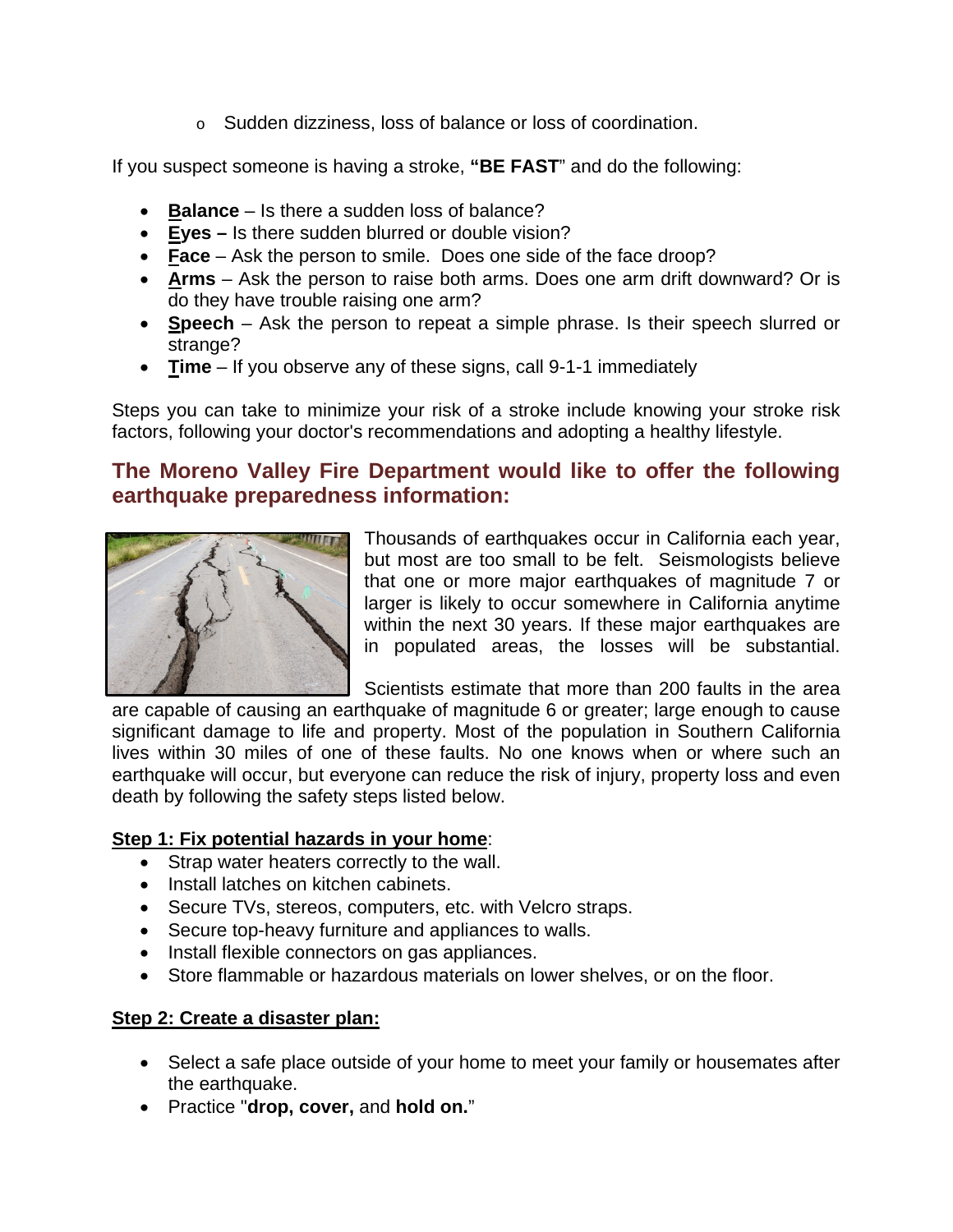- Take an American Red Cross First Aid and CPR course.
- Keep shoes and a flashlight next to each bed.
- Know how and when to shut off utilities.
- Learn how to properly use a fire extinguisher.
- Keep a fire extinguisher in an easy access area and ensure everyone know how to exit.

#### **Step 3: Disaster supply kits:**

- Keep a personal disaster supply kit in your home, in your car, and at work, with at least the following:
	- o Medications and important medical information, first aid kit and handbook.
	- o Spare eyeglasses or contact lenses.
	- o Bottled water and snack foods.
	- o Whistle (to alert rescuers to your location).
	- o Emergency cash, in small bills.
	- o Working flashlight with extra batteries and bulbs.
	- o Copies of personal identification and emergency contacts.
- In addition to your personal disaster supply kits, store a household disaster supply kit with a 7-10 day supply of items needed to live without normal services (water, electricity, etc.) for each member of your family while you begin recovery.

#### **Step 4: During earthquakes and aftershocks:**

- **Drop, Cover, and Hold On.**
	- o During earthquakes, *drop* to the floor; take *cover* under a sturdy desk or table, and *hold on* to it firmly.
- If you are in bed, hold on and stay there, protecting your head with a pillow.
- The area near outer walls is very dangerous. Do not try to go outside during shaking.
- If outside, move to a clear area if you can safely do so; avoid power lines, trees, and other hazards.
- If driving, pull over to the side of the road, stop, and stay in your car until shaking stops.

#### **Step 6: When safe, continue to follow your disaster plan:**

The first days after the earthquake:

- Until you are sure there are no gas leaks, do not use open flames or operate any electrical or mechanical device that can create a spark. Never use the following indoors: camp stoves, gas lanterns or heaters, gas or charcoal grills, or gas generators. These can release deadly carbon monoxide or be a fire hazard in aftershocks.
- Turn on your portable or car radio for information and safety advisories.
- Check on the condition of your neighbors.